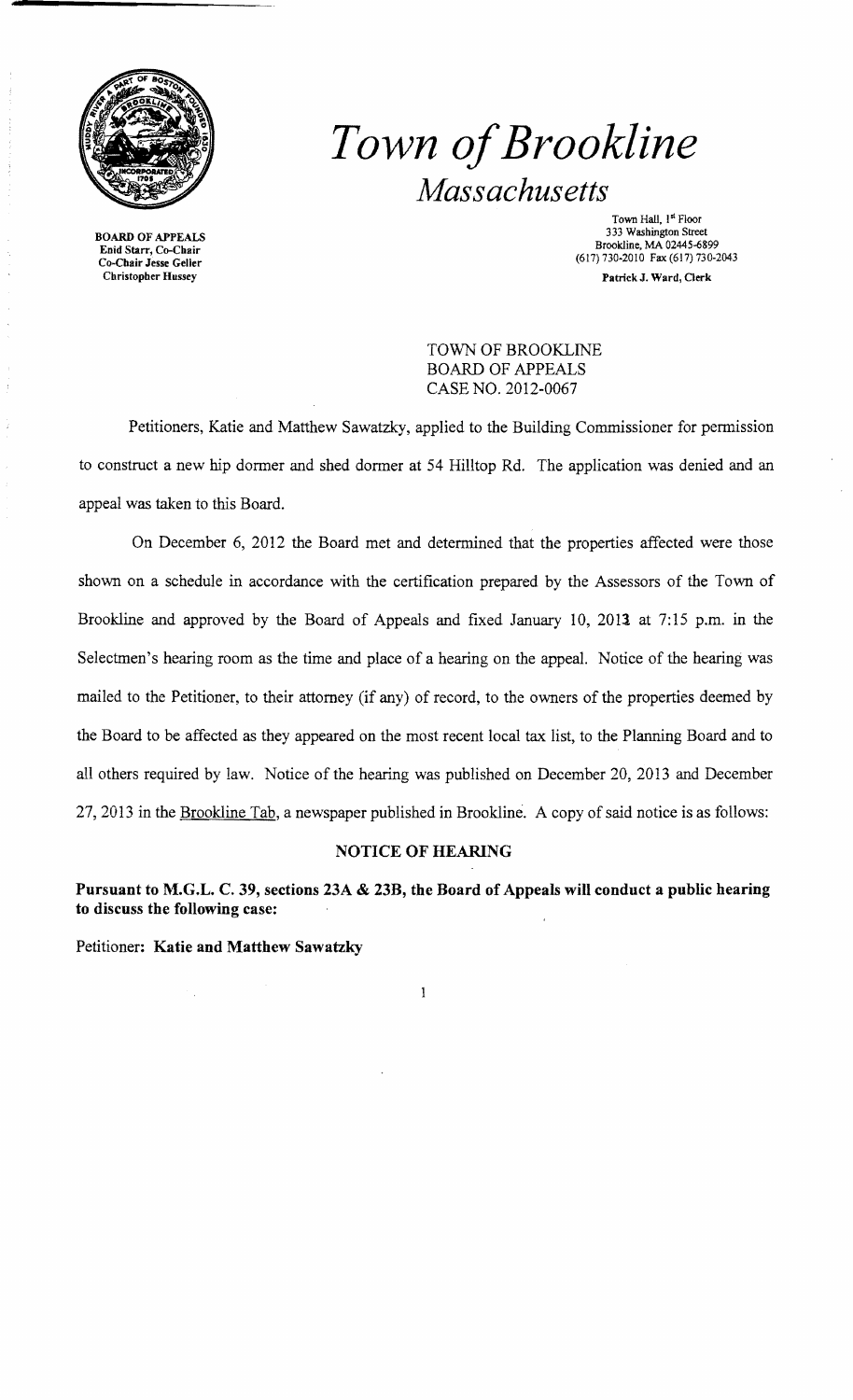Owner: **Katie and Matthew Sawatzky** Location of Premises: **54 Hilltop Road**  Date of Hearing: January 10, 2013 Time of Hearing: **7:15 p.m.** Place of Hearing: **Selectmen's Hearing Room, 6th Floor** 

A public hearing will be held for a variance and/or special permit from:

- **1. 5.43; Exceptions to Yard and Setback Regulations**
- **2. 5.70; Rear Yard Requirements**
- **3. 8.02.2; Alteration or Extension**

ofthe Zoning By-Law to construct a parking area **Add a new hip dormer and a new shed dormer** 

Said premise located in a **S-15 (Single-Family) Residential district.** 

*Hearings, once opened, may be continued by the Chair to a date and time certain. No further notice will be mailed to abutters or advertised in the TAB. Questions regarding whether a hearing has been continued, or the date and time ofany hearing may be directed to the Zoning Administrator at 617-734 2134 or check meeting calendar* 

*at:http://calendars.town.brookline.ma.usIMasterTownCalandarl? FormID= 158.* 

*The Town ofBrookline does not discriminate on the basis ofdisability* in *admission to, access to, or operations ofits programs, services or activities. Individuals who need auxiliary aids for effective*  communication in programs and services of the Town of Brookline are invited to make their needs *known to the ADA Coordinator, Stephen Bressler, Town ofBrookline,* **11** *Pierce Street, Brookline, AU 02445. Telephone:* (617) *730-2330; TDD* (617) *730-2327.* 

#### **Enid Starr Jesse Geller Christopher Hussey**

At the time and place specified in the notice, this Board held a public hearing. Present at the hearing was Chairman, Enid Starr, and Board Members Mark Zuroff and Jonathon Book. The case was presented by Henry Ladd, General Contractor, 22 Hall Street, Jamaica Plain.

Mr. Ladd stated that the structure on the property as is a single family dwelling that was built in 1984. The neighborhood and vicinity are zoned for single family uses. The property is located along Hilltop Road, which is off Fairway Road. Hilltop Road curves around the front of the lot, creating a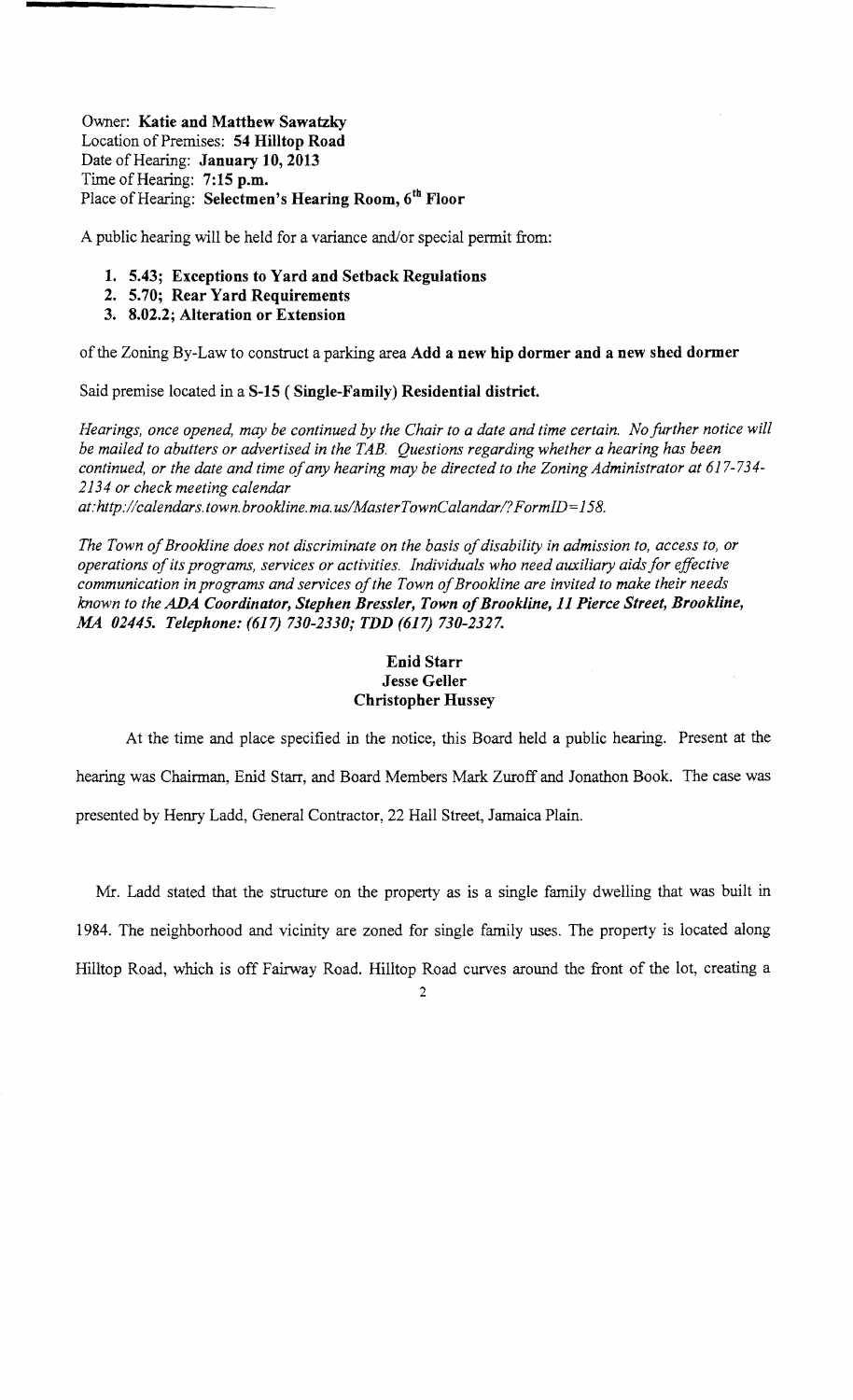property configuration with only three property lines. He said the proposal is to construct two new dormers on the house. Mr. Ladd said it will not add or extend the footprint of the house and it will not extend into any setback any more than the existing house. He said the relief is needed because the house is non-conforming and is located within the existing rear yard setback.

Member Book asked the petitioner, if relief were to be granted, what would be provided for counterbalancing amenities? Mr. Ladd said there is already a plan for additional landscaping. Chairman Starr noted that there were multiple letters of support submitted.

The Chairman asked whether anyone in attendance wished to speak in favor of or against the proposal. No one spoke in favor or in opposition to the proposal.

Tim Richard, Planner for the Town of Brookline, delivered the findings of the Planning Board.

#### **FINDINGS**

**Section 5.43** - Exceptions to Yard and Setback Regulations

**Section 5.70** - Rear Yard Requirements

| <b>Dimensional Requirements</b> | Required Existing | Proposed Relief |         |
|---------------------------------|-------------------|-----------------|---------|
| <b>Rear Yard Setback</b>        | $40^{\circ}$      |                 | Special |

\* Under *Section 5.43*, the Board of Appeals may waive yard and setback requirements if a counterbalancing amenity is provided.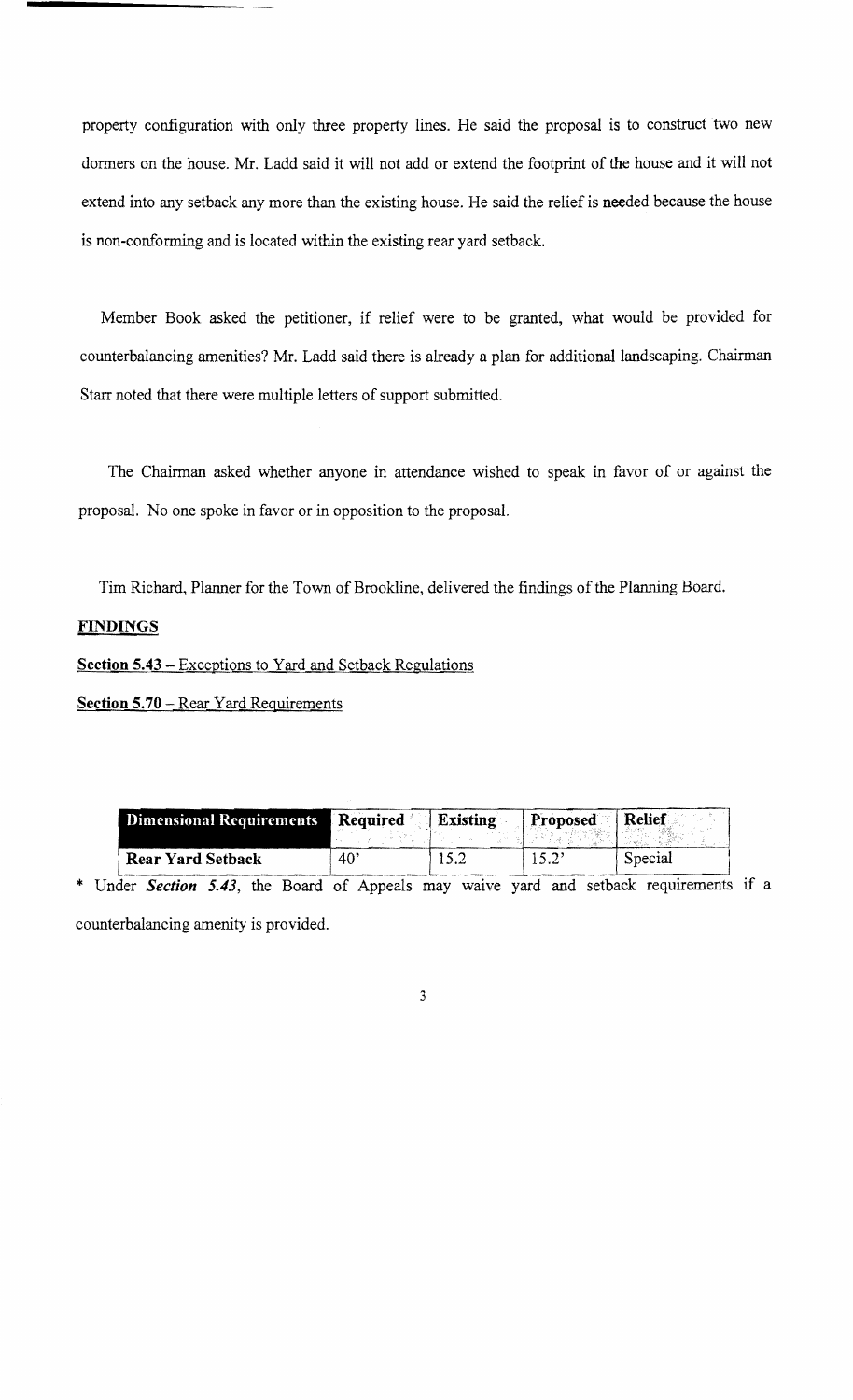#### **Section 8.02.2** - Alteration or Extension

A special pennit is required to alter a pre-existing non-confonning structure or use.

Mr. Richard said the Planning Board supports the relief necessary to allow the donner additions. The footprint of the structure will not be increased, and the proposed additions do not go further into the yard setback than the existing house. The Board recommends the applicant install landscaping as a counterbalancing amenity, required for special pennit approval.

## **Therefore, the Planning Board recommends approval of the plans by Hickox Williams Architects, Inc, dated 9/24/12, subject to the following conditions:**

- 1. Prior to the issuance of a building pennit, the applicant shall submit fmal plans and elevations subject to the review and approval of the Assistant Director of Regulatory Planning.
- 2. Prior to the issuance of a building pennit, the applicant shall submit a final landscape plan indicating all counterbalancing amenities, subject to the review and approval of the Assistant Director of Regulatory Planning.
- 3. Prior to the issuance of a building pennit, the applicant shall submit to the Building Commissioner for review and approval for confonnance to the Board of Appeals decision: 1) a fmal site plan stamped and signed by a registered engineer or land surveyor; 2) final building elevations stamped by a registered architect; and 3) evidence that the Board of Appeals decision has been recorded at the Registry of Deeds.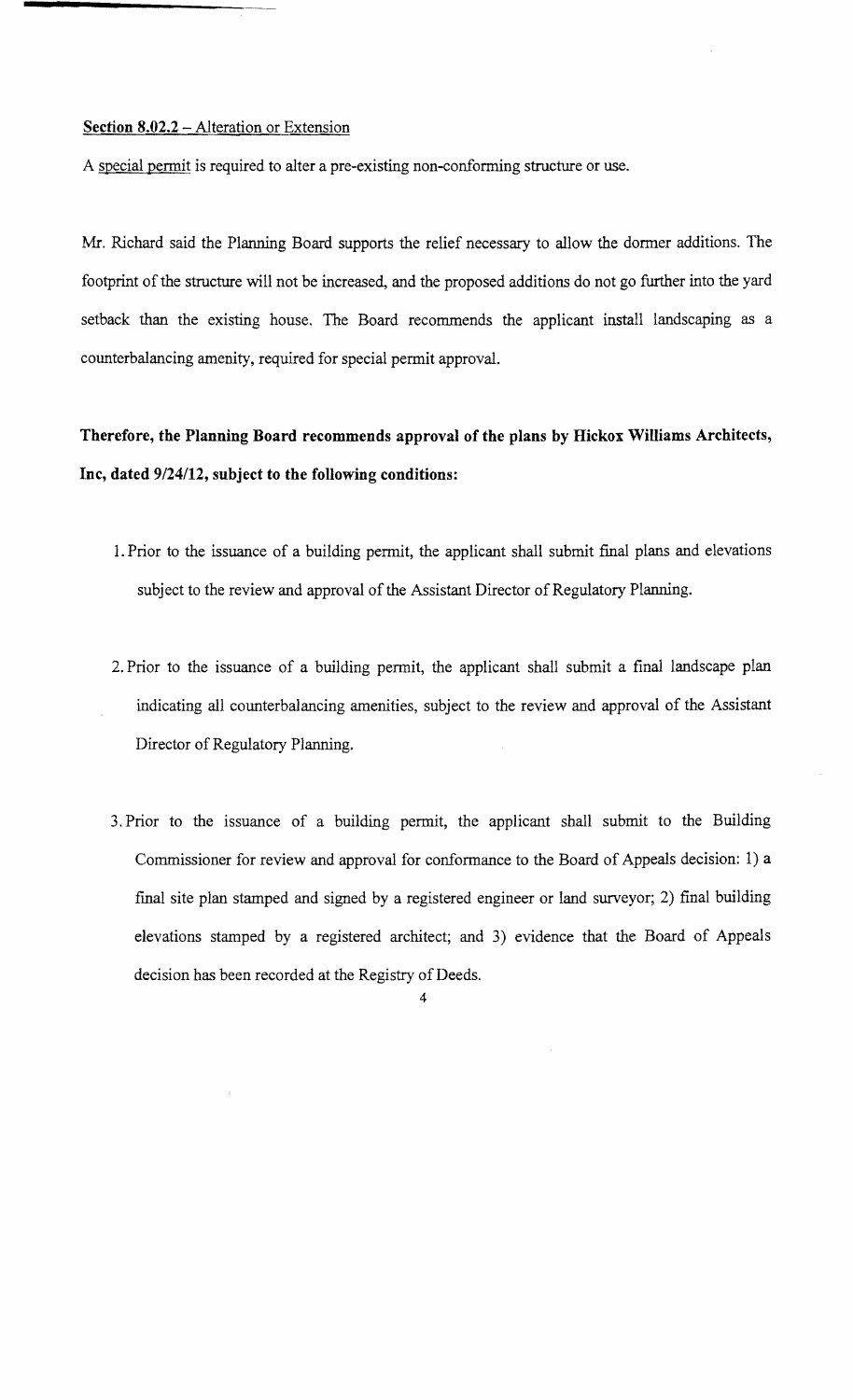The Chairman then called on Michael Yanovitch, Chief Building Inspector, to deliver the comments ofthe Building Department. Mr. Yanovitch said the Building Department is supportive of the request for relief. He said the project does not exacerbate the non-conformance and is modest in nature and is only before the Board due to the fact that the property has two rear lot lines.

The Board then determined, by unanimous vote that the requirements for a variance and for **Sections 5.43; 5.70 and Section 8.02.2** were met. The Board made the following specific findings pursuant to said **Section 9.05:** 

- a. The specific site is an appropriate location for such a use, structure, or condition.
- b. The use as developed will not adversely affect the neighborhood.
- c. There will be no nuisance or serious hazard to vehicles or pedestrians.
- d. Adequate and appropriate facilities will be provided for the proper operation of the proposed use.

Accordingly, the Board voted unanimously to grant the requested relief subject to the following conditions:

1. Prior to the issuance of a building permit, the applicant shall submit final plans and elevations subject to the review and approval of the Assistant Director of Regulatory Planning.

2. Prior to the issuance of a building permit, the applicant shall submit a fmal landscape plan indicating all counterbalancing amenities, subject to the review and approval of the Assistant Director of Regulatory Planning.

3. Prior to the issuance of a building permit, the applicant shall submit to the Building Commissioner for review and approval for conformance to the Board of Appeals decision: 1) a final site plan stamped and signed by a registered engineer or land surveyor; 2) final building elevations stamped by a registered architect; and 3) evidence that the Board of Appeals decision has been recorded at the Registry of Deeds.